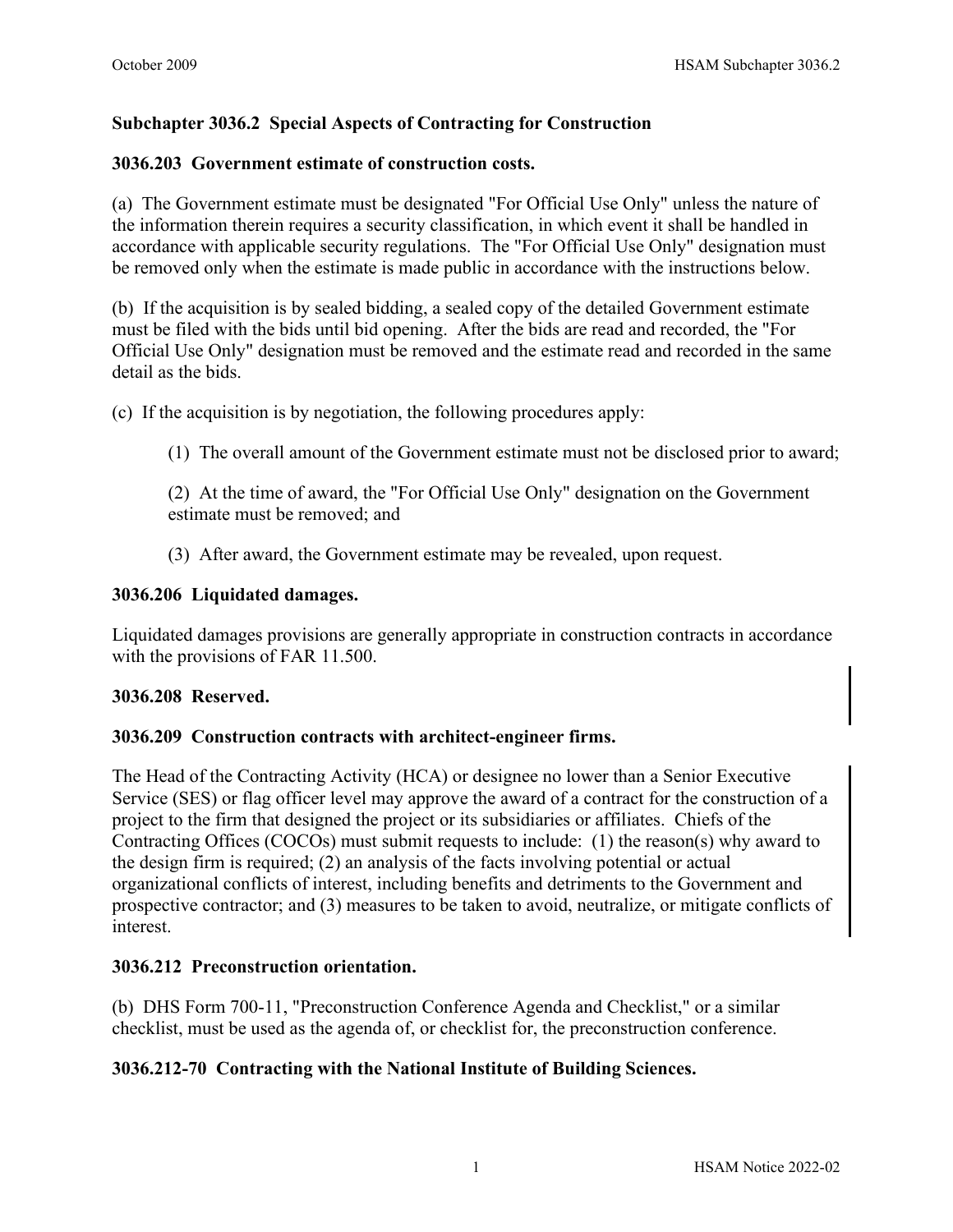(a) The National Institute of Building Sciences (NIBS) was chartered in 1974 to provide advice to the public and private sectors on issues involving new building technology and the building regulatory process. Public Law 93-383, Housing and Community Development Act of 1974, specifically authorizes agencies to contract with and accept contracts from the NIBS for specific services where deemed appropriate by the responsible Federal officials involved. NIBS provides assistance or advice on building-related matters by processing:(1) On-line databases on current developments in building science and technology in areas such as architecture and engineering, products and materials, health and safety, and codes and standards; and(2) Information pertaining to asbestos in public buildings and lead-based paint poisoning, energy efficiency in offices and industrial buildings, and seismic safety of buildings.

(b) Section 809(g)(3) of Public Law 93-383 expressly authorizes agencies and departments to contract with NIBS. In this regard, the exception to full and open competition at FAR 6.302-5 may be used, if the contracting officer determines this to be an appropriate exception, to award such contracts. However, the exception to full and open competition at FAR 6.302-1 should be used when it is determined that NIBS, because of its unique capabilities and charter, is the only source that will satisfy the requirement.

(c) The synopses requirements at FAR 5.2 are applicable unless a waiver is granted pursuant to FAR 5.202(b).

# **3036.213 Special procedures for sealed bidding in construction contracting.**

### **3036.213-2 Presolicitation notices.**

(a) The HCA is authorized to waive the requirement to send presolicitation notices to prospective bidders on any construction requirement when the proposed contract is expected to equal or exceed the simplified acquisition threshold. In no case shall the authority be delegated below the level of COCO.

# **3036.213-70 Report of proposed Federal construction.**

(a) *Report.* [29 C.F.R. § 1.4](https://www.ecfr.gov/current/title-29/part-1) requires agencies using wage determinations under the Construction Wage Rate Requirements statute to furnish the Department of Labor (DOL) a general outline of its proposed construction programs for the coming fiscal year (FY) indicating the estimated number of projects for which wage determinations will be required, the anticipated types of construction, and the locations of construction. DOL-Wage and Hour Division issued All Agency Memorandum (AAM) No. 224 requesting that agencies also include any planned construction activities for an additional two fiscal years beyond the coming fiscal required by 29 C.F.R. § 1.4. Each Component shall submit their report of proposed construction to OCPO-APL by April 1 using the format and instructions provided at HSAM Appendix AC.

(b) *Component single point of contact*. Each Component shall designate a single point of contact (POC) responsible for the timeliness and accuracy of planned construction information reported to OCPO. Unless advised otherwise by the Component, the POC is the chief of the procurement policy function within the Component.